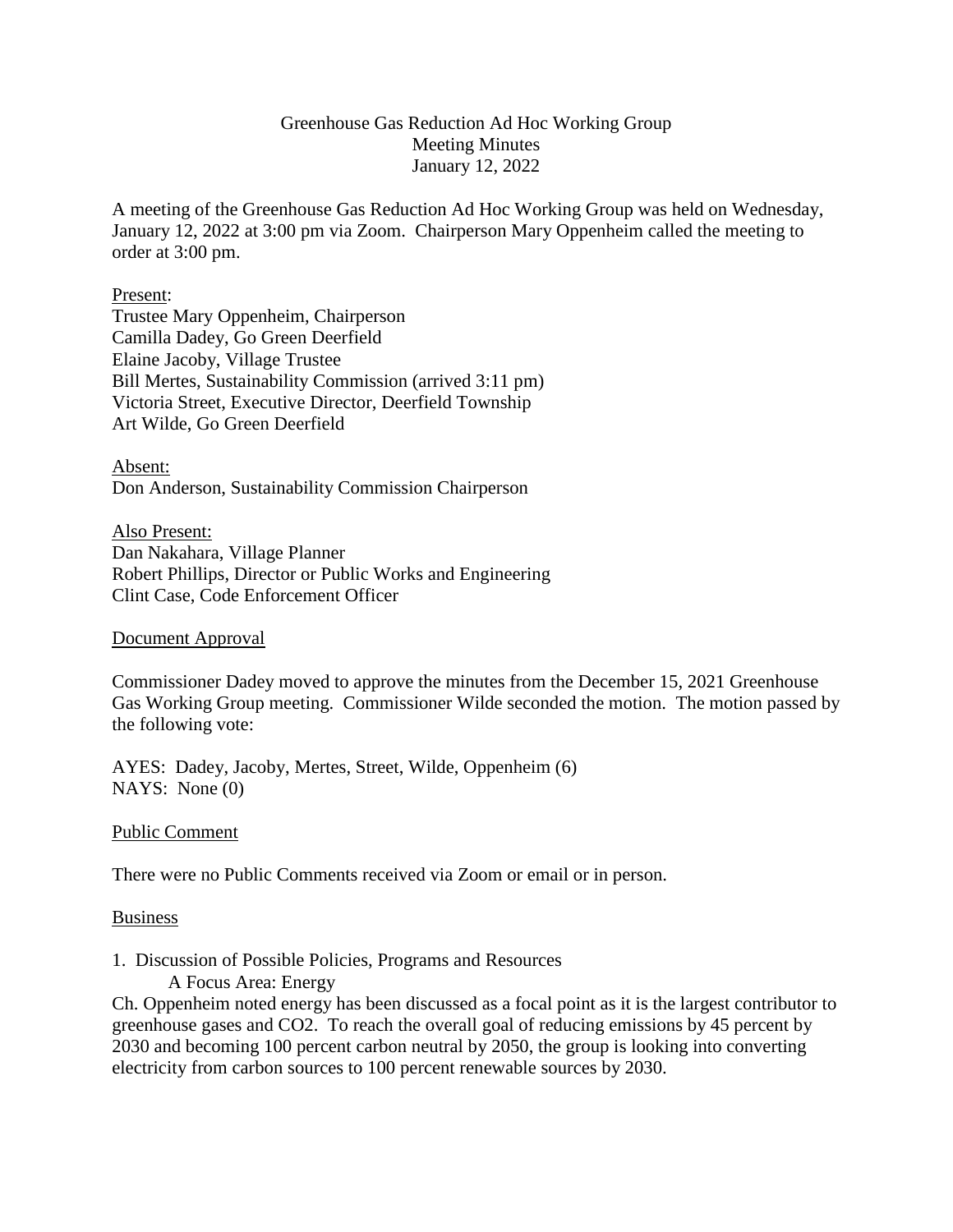Greenhouse Gas Reduction Working Group January 12, 2022 Page 2 of 5

Ch, Oppenheim reported 35 percent of the CO2 generated is from electricity use. The residential use is 28 percent, small commercial is 44 percent and 27 percent is large commercial sources.

## (1) Renewable Energy Credits

The group discussed using renewable energy credits to purchase renewable energy to eliminate the totals of greenhouse gases sent out through carbon-based energy sources. According to the numbers from 2017, the Village produces 144,821 MWh. In order to achieve 100 percent renewable energy, the Village needs to come up with an additional \$374,462 for a renewable energy credit. If the Village could generate the additional money through the electric utility tax, it could be a very viable way to raise the funds as well as incentivize people to use less energy.

If the Village raises additional funds through the utility tax, an average home would pay an additional \$19 per year. A small business would increase about \$330 per year. If the Village raised the funds through a property tax increase, it would be \$42 per year for residents. Trustee Jacoby questioned the differential for commercial properties if the property taxes were increased. Ch. Oppenheim explained it is difficult to make that comparison. It is clearer cut using the electric utility tax, because it would be tied directly to energy use. Commissioner Street explained if it is the taxes, it would go to the property owner. The utility tax is \$25 more per month for a small business, which is a lot since they do not have control over things they are paying for.

The commissioners discussed whether the taxes could be handled differently for residential and businesses. Mr. Nakahara explained the rate schedule is based on a weighted average where every sector would increase in proportion to their energy use. Commissioner Street explained businesses do not have as much control over their efficiency as residential users. Ms. Dadey noted larger businesses can afford paying more than a small business. Ch. Oppenheim noted the large users pay half of the amount a small user pays per kilowatt hour. The largest generators of CO2 are the large users.

Trustee Jacoby questioned whether the Village could phase in the program over two or three years. Ch. Oppenheim noted as the power grid gets greener with more sustainable sources of energy, there will be fewer recs to purchase. The Village would not have the same opportunity year to year. Mr. Nakahara added with future energy becoming cleaner, the Village would purchase less over time; so over time, the Village would need fewer recs.

Mr. Wilde believes it is interesting that the rate lowers as usage increases. He questioned whether that is something the Village should encourage. Ch. Oppenheim explained the discount is there because small businesses do not have control over much of their energy usage. Trustee Jacoby noted the committee also has to consider what the Board and residents would consider.

Mr. Phillips explained the largest energy consumer is the Public Works pump stations with just under 200,000 kilowatt hours per month. Small businesses paying based on kilowatt hour usage would pay less than \$330 because they are not using as much electricity. He suggested getting an invoice from a small business to find out their usage as a frame of reference.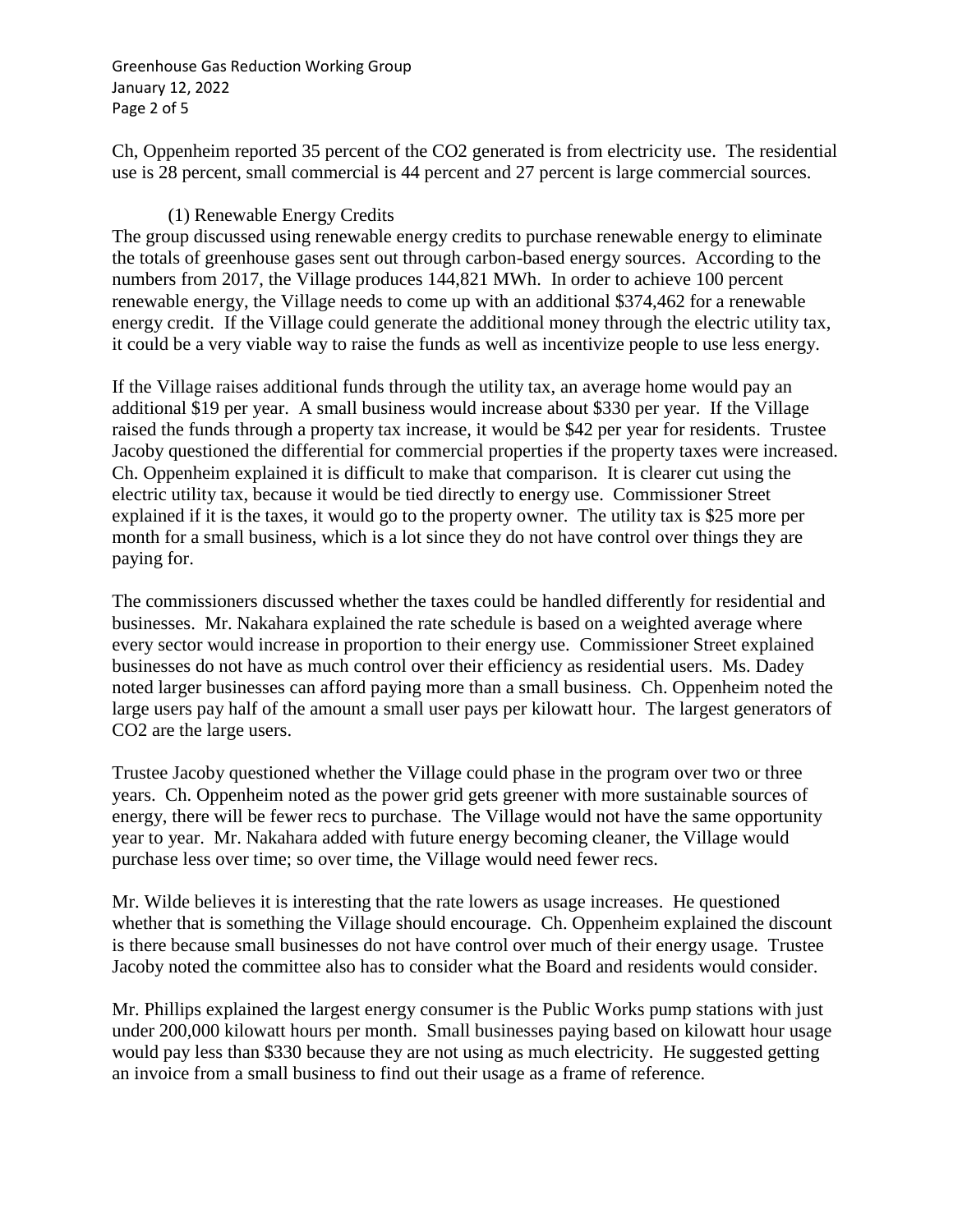Greenhouse Gas Reduction Working Group January 12, 2022 Page 3 of 5

Commissioner Street suggested forming a sub-committee to talk to businesses to determine the kilowatt hours for an average hotel, average restaurant, etc. Ch. Oppenheim noted the committee does not have clarity on commercial usage. One of the things discussed is incentivizing people to use less energy. The committee needs to confirm the average cost to a resident would be an additional \$18.46 per year to get the Village to 100 percent sustainable. Commissioner Dadey noted newer houses may be more energy efficient than older homes. Ch. Oppenheim noted it would not be a flat fee, but would encourage and be an incentive for less energy efficient people to become more efficient.

The commissioners discussed the variation between older homes and more efficient homes. Mr. Phillips will try to get tighter numbers on residential usage based on property age and size. Trustee Jacoby does not believe it is worth the effort, as it would be and increase of approximately \$1.50 per month for residents. Commissioner Mertes would not be in favor of increasing taxes and believes it will be a tough sell for both the Board and residents. He questioned whether the true purview of the Proclamation is to impose a tax on every single owner or to consider the greenhouse gas footprint of the Village. Mr. Wilde believes the committee is trying to find solutions that will address the Village's huge goal. This particular solution has a broad impact in reducing the carbon footprint by one third. The \$18 a year for an average home would reduce 35 percent of the carbon footprint. He believes it is a small price relative to what it is helping. Commissioner Mertes believes this would reduce a slice of a very small part of the carbon producing universe. He is not excited about recommending a tax increase to address the global problem. Commissioner Street believes if every community does this, it would no longer be a global problem. She does not believe \$1.50 per month would be objectionable to residents as it is something they can really see. Ch. Oppenheim questioned whether the group felt that reducing the carbon footprint is worth the anticipated cost, given the importance of the goal. She noted residents are willing to pay taxes necessary to fund schools high quality schools because of the importance they place on education. use of the high quality they place on education. Trustee Jacoby initially thought that tiny Deerfield could not make a difference; however, the utility tax route would not have a major impact on residents. The focus cannot be on just Deerfield, but look at the bigger picture. Ch. Oppenheim noted purchasing recs does not mean the Village will stop making local efforts or look at the energy consumption of the WRF.

### (2) GRC2 and other Energy Initiatives

Ch. Oppenheim noted there are a number of suggestions of what the Village can do to reduce and clean up energy use. There are a lot of things the Village already does, such as conducing audits of commercial, residential and institutional buildings. There are some things that residents can be educated on. Mr. Nakahara explained the document is a framework with recommendations and strategies that are flexible. One suggestion, implementing strategies that have long-term payback, is something staff is interested in, but have not yet implemented. It could include solar panels, higher efficiency HVAC units, etc.

Mr. Wilde believes this document is difficult to digest. He looked at the main strategies and believes the spirit is to conduct an energy audit and retrofit municipal buildings and street lights for maximum efficiency. In addition, the Village may establish a policy requiring Energy Star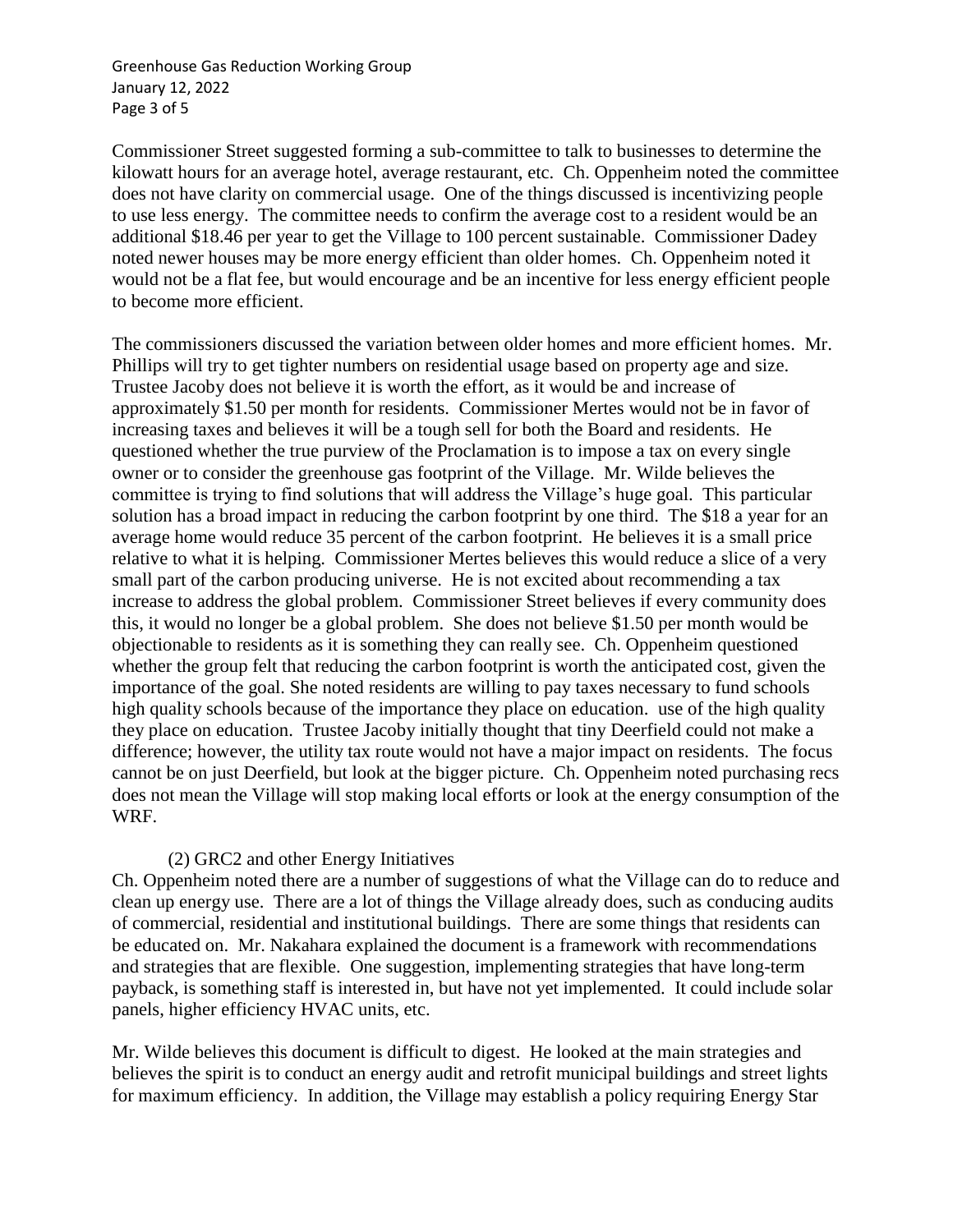Greenhouse Gas Reduction Working Group January 12, 2022 Page 4 of 5

appliances for all new Village equipment, and determine which sector can be affected by implementing changes. Mr. Wilde will send this to Mr. Lichterman for the next meeting distribution as a collaborative document. Ch. Oppenheim hopes to wrap up energy at the next meeting and start on waste next.

Mr. Nakahara noted GRC2 supported energy audits of residential, commercial and institutional facilities have already been achieved, as it is a major focus of the Sustainability Commission. Through their audits, partnering for special events, publicizing events and audits of holiday lights, they have been very impactful.

Commissioner Street noted this type of push to be as green as possible makes Deerfield a more desirable community for businesses. The Village can say this is one of the core values, which will be a huge selling point of development for the future. Ch. Oppenheim noted there will be legislation in the future to require communities to do certain things. It would behoove the Village to have a plan in place when the legislation comes along. Mr. Case noted the Village has already moved forward on energy conservation codes and is ahead of the State mandates.

2. Other items for Discussion

3. Updates:

A. 2021 IECC

The Village adopted the 2021 IECC. The Code takes effects March 1, 2021.

### B. Landscape Regulation Working Group

Ch. Oppenheim noted the Village is participating in a landscape regulation working group consortium. They are discussing the issue of gas-powered leaf blowers. There are big implications for the landscape industry. Mr. Nakahara noted their goal is to create a research document that will have options and solutions for each community.

# C. ICLEI Membership

Mr. Lichterman is a member of the group. There is a lot of data and resources available. It can help the Village write a plan.

### Public Comment

There were no public comments via email, in person or via Zoom.

### Adjournment

There being no further business or discussion, Trustee Jacoby moved to adjourn the meeting. Commissioner Dadey seconded the motion. The motion passed by the following vote:

AYES: Dadey, Jacoby, Mertes, Street, Wilde, Oppenheim (6) NAYS: None (0)